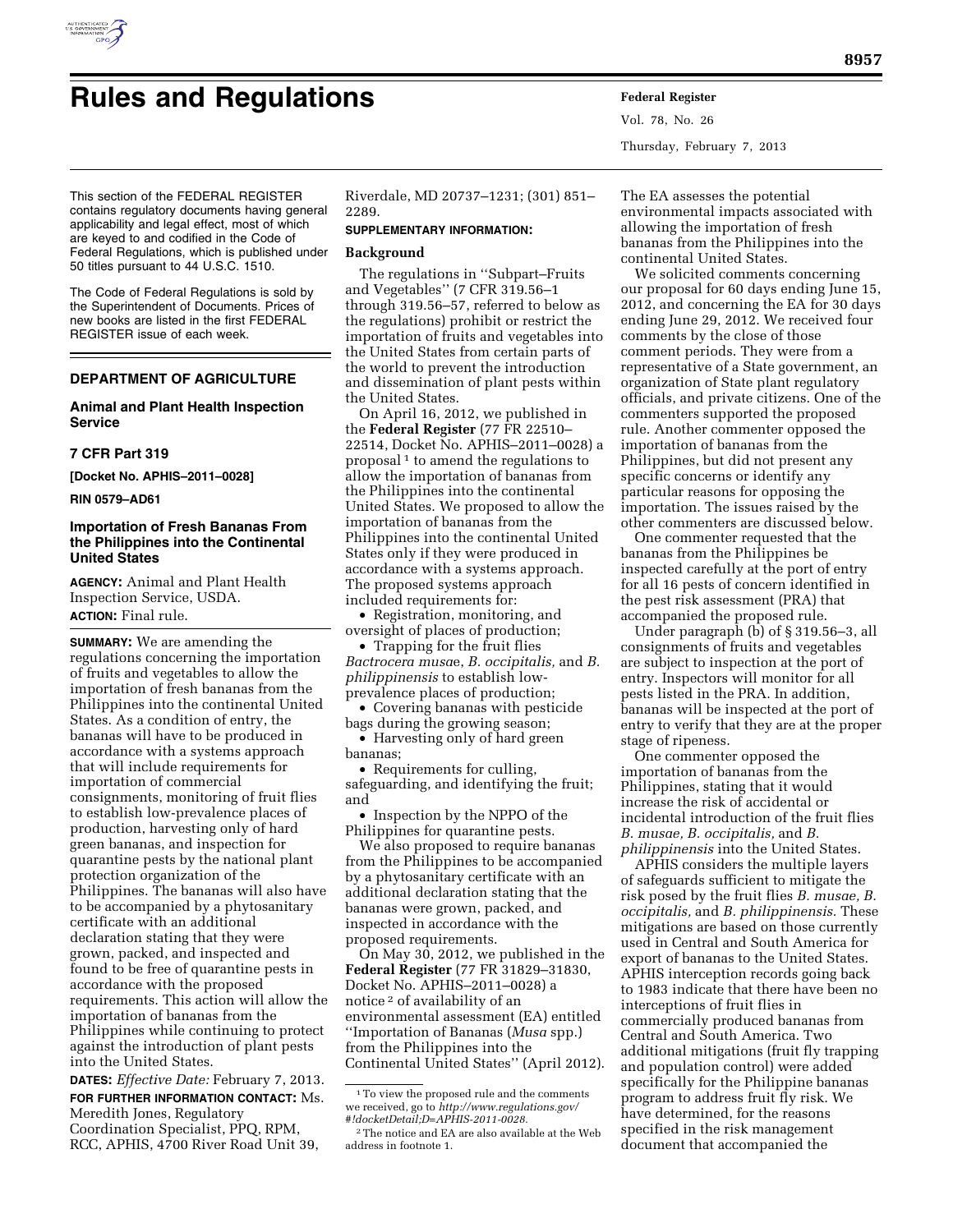proposed rule, that these measures will effectively mitigate the risk of accidental or incidental introduction of the fruit flies or any pest of concern identified in the PRA.

We are making two editorial changes to § 319.56–58 in order to increase the clarity of the requirements. Proposed paragraph (d) stated that during the growing period, if a pesticide bag falls off or is torn, the fruit in that bag may not be exported to the United States. We are adding the words ''that had been'' after ''fruit'' to clarify that the fruit that is no longer in the bag cannot be exported from the Philippines to the United States.

Proposed paragraph (e)(2) stated that harvested bananas must be placed in field cartons or containers that are marked to show the official registration number of the production site. However, paragraph (a)(2) refers to ''places of production'' rather than production sites. Thus, we are amending paragraph (e)(2) to indicate that cartons or containers should be marked with the official registration number of the place of production.

Therefore, for the reasons given in the proposed rule, we are adopting the proposed rule as a final rule, with the two editorial changes discussed above.

**Note:** In our April 2012 proposed rule, we proposed to add the conditions governing the importation of bananas from the Philippines as § 319.56–57. In this final rule, those conditions are added as § 319.56–58.

#### **Effective Date**

This is a substantive rule that relieves restrictions and, pursuant to the provisions of 5 U.S.C. 553, may be made effective less than 30 days after publication in the **Federal Register**.

Immediate implementation of this rule is necessary to provide relief to those persons who are adversely affected by restrictions we no longer find warranted. Making this rule effective immediately will allow interested producers and others in the marketing chain to benefit from the availability of bananas from an additional source. Therefore, the Administrator of the Animal and Plant Health Inspection Service has determined that this rule should be effective upon publication in the **Federal Register**.

## **Executive Order 12866 and Regulatory Flexibility Act**

This final rule has been determined to be not significant for the purposes of Executive Order 12866 and, therefore, has not been reviewed by the Office of Management and Budget.

In accordance with the Regulatory Flexibility Act, we have analyzed the potential economic effects of this action on small entities. The analysis is summarized below. Copies of the full analysis are available on the Regulations.gov Web site (see footnote 1 in this document for a link to Regulations.gov) or by contacting the person listed under **FOR FURTHER INFORMATION CONTACT**.

The analysis examines impacts for U.S. small entities if fresh bananas are imported from the Philippines into the continental United States. Commercial production of bananas in the United States takes place in Hawaii, where most if not all of the banana farms are small entities. These producers will be little affected by the final rule given the large quantity of bananas already imported by the United States and the relatively small quantity expected to be imported from the Philippines. The United States is clearly a minor producer but a major importer of bananas. Compared to the volume of current imports, the quantity of bananas expected to be imported from the Philippines is negligible. In addition, bananas from the Philippines will not be allowed entry into Hawaii.

Under these circumstances, the Administrator of the Animal and Plant Health Inspection Service has determined that this action will not have a significant economic impact on a substantial number of small entities.

#### **Executive Order 12988**

This final rule allows bananas to be imported into the United States from the Philippines. State and local laws and regulations regarding bananas imported under this rule will be preempted while the fruit is in foreign commerce. Fresh fruits are generally imported for immediate distribution and sale to the consuming public, and remain in foreign commerce until sold to the ultimate consumer. The question of when foreign commerce ceases in other cases must be addressed on a case-bycase basis. No retroactive effect will be given to this rule, and this rule will not require administrative proceedings before parties may file suit in court challenging this rule.

#### **National Environmental Policy Act**

An EA and finding of no significant impact have been prepared for this final rule. The environmental assessment provides a basis for the conclusion that the importation of bananas from the Philippines into the continental United States, under the conditions specified in this rule, will not have a significant impact on the quality of the human

environment. Based on the finding of no significant impact, the Administrator of the Animal and Plant Health Inspection Service has determined that an environmental impact statement need not be prepared.

The EA and finding of no significant impact were prepared in accordance with: (1) The National Environmental Policy Act of 1969 (NEPA), as amended (42 U.S.C. 4321 *et seq.*); (2) regulations of the Council on Environmental Quality for implementing the procedural provisions of NEPA (40 CFR parts 1500–1508); (3) USDA regulations implementing NEPA (7 CFR part 1b), and (4) APHIS' NEPA Implementing Procedures (7 CFR part 372).

The EA and finding of no significant impact may be viewed on the Regulations.gov Web site.3 Copies of the environmental assessment and finding of no significant impact are also available for public inspection at USDA, room 1141, South Building, 14th Street and Independence Avenue SW., Washington, DC, between 8 a.m. and 4:30 p.m., Monday through Friday, except holidays. Persons wishing to inspect copies are requested to call ahead on (202) 799–7039 to facilitate entry into the reading room. In addition, copies may be obtained by writing to the individual listed under **FOR FURTHER INFORMATION CONTACT**.

#### **Paperwork Reduction Act**

In accordance with section 3507(d) of the Paperwork Reduction Act of 1995 (44 U.S.C. 3501 et seq.), the information collection or recordkeeping requirements included in this final rule, which were filed under 0579–0394, have been submitted for approval to the Office of Management and Budget (OMB). When OMB notifies us of its decision, if approval is denied, we will publish a document in the **Federal Register** providing notice of what action we plan to take.

#### **E-Government Act Compliance**

The Animal and Plant Health Inspection Service is committed to compliance with the E-Government Act to promote the use of the Internet and other information technologies, to provide increased opportunities for citizen access to Government information and services, and for other purposes. For information pertinent to E-Government Act compliance related to this rule, please contact Mrs. Celeste Sickles, APHIS' Information Collection Coordinator, at (301) 851–2908.

<sup>3</sup>The EA and finding of no significant impact are available at the Web address in footnote 1.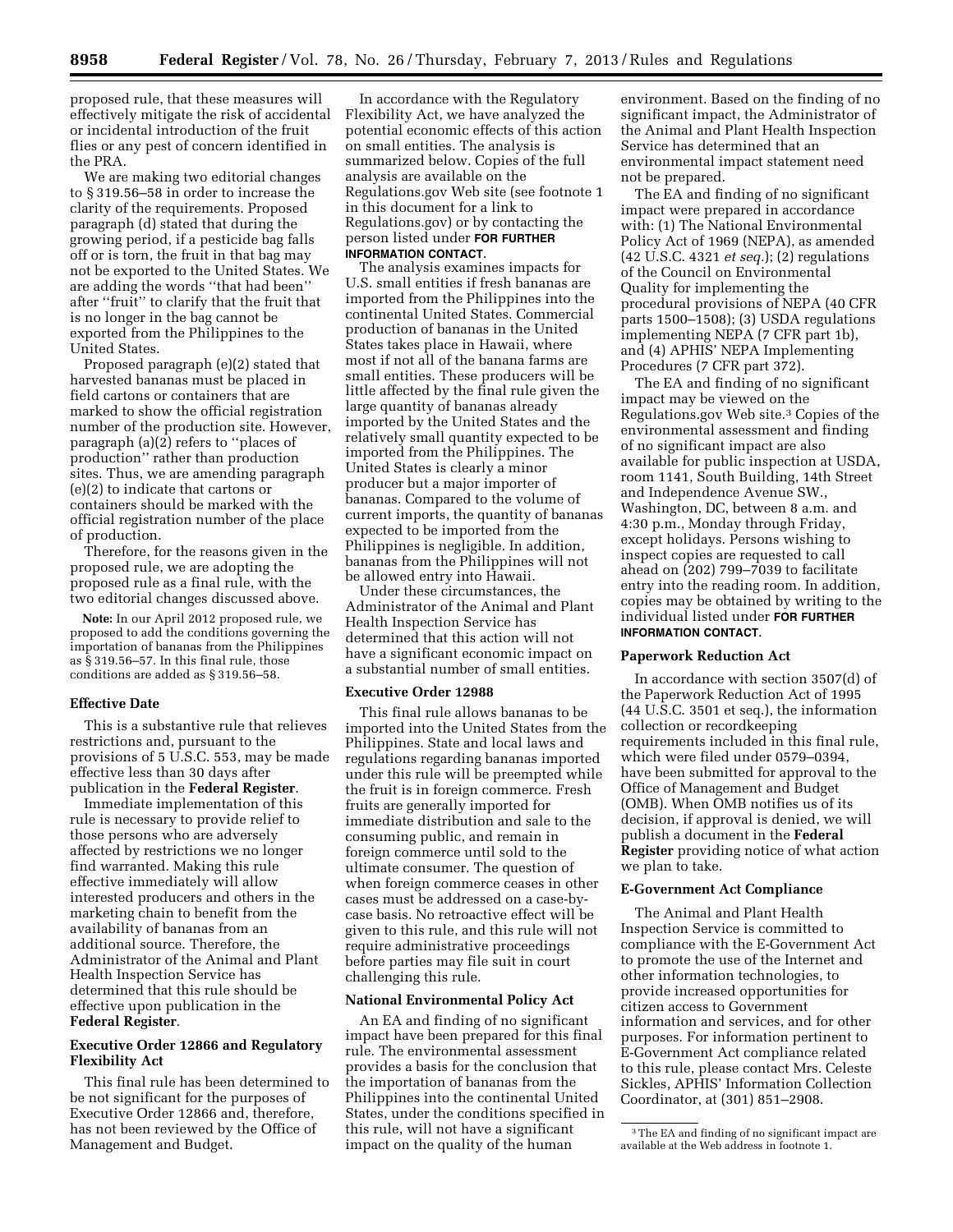## **List of Subjects in 7 CFR Part 319**

Coffee, Cotton, Fruits, Imports, Logs, Nursery stock, Plant diseases and pests, Quarantine, Reporting and recordkeeping requirements, Rice, Vegetables.

Accordingly, we are amending 7 CFR part 319 as follows:

## **PART 319—FOREIGN QUARANTINE NOTICES**

■ 1. The authority citation for part 319 continues to read as follows:

**Authority:** 7 U.S.C. 450, 7701–7772, and 7781–7786; 21 U.S.C. 136 and 136a; 7 CFR 2.22, 2.80, and 371.3.

■ 2. A new § 319.56-58 is added to read as follows:

## **§ 319.56–58 Bananas from the Philippines.**

Bananas (*Musa* spp., which include *M. acuminate* cultivars and *M. acuminate* x *M. balbisiana* hybrids) may be imported into the continental United States from the Philippines only under the conditions described in this section. These conditions are designed to prevent the introduction of the following quarantine pests: *Bactrocera musae* (Tryon), *Bactrocera occipitalis*  (Bezzi), and *Bactrocera philippinensis*  (Drew and Hancock), fruit flies; *Ceroplastes rubens* (Maskell), the red wax scale; *Coccus viridis* (Green), the green scale; *Sybra alternans*  (Wiedemann), a longhorned beetle; *Dymicoccus neobrevipes* (Beardsley), the gray pineapple mealybug; *Geococcus coffeae* (Green), the coffee root mealybug; *Maconellicoccus hirsutus* (Green), the hibiscus mealybug; *Planococcus lilacinus* (Cockerell), the coffee mealybug; *Planococcus minor*  (Maskell), the pacific mealybug; *Pseudococcus cryptus* (Hempel), the cryptic mealybug; *Rastrococcus invadens* (Williams), the mango mealybug; and *Rastrococcus spinosus*  (Robinson), the Philippine mango mealybug.

(a) *General requirements.* (1) The national plant protection organization (NPPO) of the Philippines must provide an operational workplan to APHIS that details the activities that the NPPO of the Philippines will, subject to APHIS' approval of the workplan, carry out to meet the requirements of this section.

(2) Bananas must be grown at places of production that are registered with the NPPO of the Philippines and that meet the requirements of this section. Registration must be renewed annually.

(3) Bananas must be packed for export to the United States in packinghouses that meet the requirements of this section.

(4) Bananas from the Philippines may be imported in commercial consignments only.

(b) *Monitoring and oversight.* (1) The NPPO of the Philippines must visit and inspect registered places of production monthly, starting at least 3 months before harvest begins and continuing through the end of the shipping season, to verify that the growers are complying with the requirements of this section and follow pest control guidelines, when necessary, to reduce quarantine pest populations. When trapping is required under paragraph (c) of this section, the NPPO of the Philippines must also verify that the growers are complying with the requirements in that paragraph and must certify that each place of production has an effective fruit fly trapping program. Any personnel conducting trapping under paragraphs (c) of this section must be trained and supervised by the NPPO of the Philippines. APHIS may monitor the places of production as necessary to ensure compliance.

(2) If the NPPO of the Philippines finds that a place of production or packinghouse is not complying with the requirements of this section, no fruit from the place of production or packinghouse will be eligible for export to the United States until APHIS and the NPPO of the Philippines conduct an investigation and appropriate remedial actions have been implemented.

(3) The NPPO of the Philippines must retain all forms and documents related to export program activities in places of production and packinghouses for at least 1 year and, as requested, provide them to APHIS for review.

(c) *Fruit fly trapping to establish places of production with low pest prevalence.* Beginning at least 3 months before harvest begins and continuing through the end of the harvest, trapping must be conducted in registered places of production with at least 1 trap per 0.2 square kilometers to demonstrate that the places of production have a low prevalence of *Bactrocera* spp. fruit flies. APHIS-approved traps baited with APHIS-approved plugs must be used and serviced at least once every 2 weeks. During the trapping, when traps are serviced, if fruit flies are trapped at a particular place of production at cumulative levels above 2 flies per trap per day, pesticide bait treatments must be applied in the affected place of production in order for the place of production to remain eligible to export bananas to the United States. The NPPO of the Philippines must keep records of fruit fly detections for each trap, update the records each time the traps are checked, and make the records available

to APHIS inspectors upon request. If no *Bactrocera* spp. larvae have been found in the inspections required in paragraph (h) of this section by February 9, 2015, the activities described in this paragraph are no longer required.

(d) *Bagging requirements.* Plastic bags impregnated with pesticides must cover the bananas. During the growing period, if a pesticide bag falls off or is torn, the fruit that had been in that bag may not be exported to the United States.

(e) *Harvesting requirements.* (1) Bananas must be harvested at a hard green stage and inspected at the port of entry to determine that:

(i) Bananas shipped by air are still green upon arrival in the United States;

(ii) Bananas shipped by sea are either green upon arrival in the United States or yellow but firm.

(2) Harvested bananas must be placed in field cartons or containers that are marked to show the official registration number of the place of production. The identification of the place of production must be maintained from the time when the fruit leaves the place of production until the fruit is released for entry into the United States.

(f) *Post-harvest processing.* After harvest, all damaged or diseased fruit must be culled at the packinghouse. Fruit must be washed with a high pressure water spray, and washed with soap and water.

(g) *Packinghouse requirements.* (1) Packinghouses must prevent the entry of pests with a double-door entry system designed to exclude quarantine pests of concern.

(2) Bananas for export must be packed into new, clean boxes, crates or other packing materials. Bananas intended for export to the United States must be labeled with the name and location for the packinghouse, and segregated from bananas intended for other markets.

(3) The shipping documents accompanying the consignment of bananas from the Philippines that are exported to the United States must include the official registration number of the place of production at which the bananas were grown and must identify the packinghouse in which the fruit was processed and packed. This identification must be maintained until the fruit is released for entry into the United States.

(4) The packinghouse operations for export of bananas must be monitored by the NPPO of the Philippines.

(h) *NPPO of the Philippines inspection.* (1) Following any postharvest processing, inspectors from the NPPO of the Philippines must certify that bananas were harvested at the hard green stage.